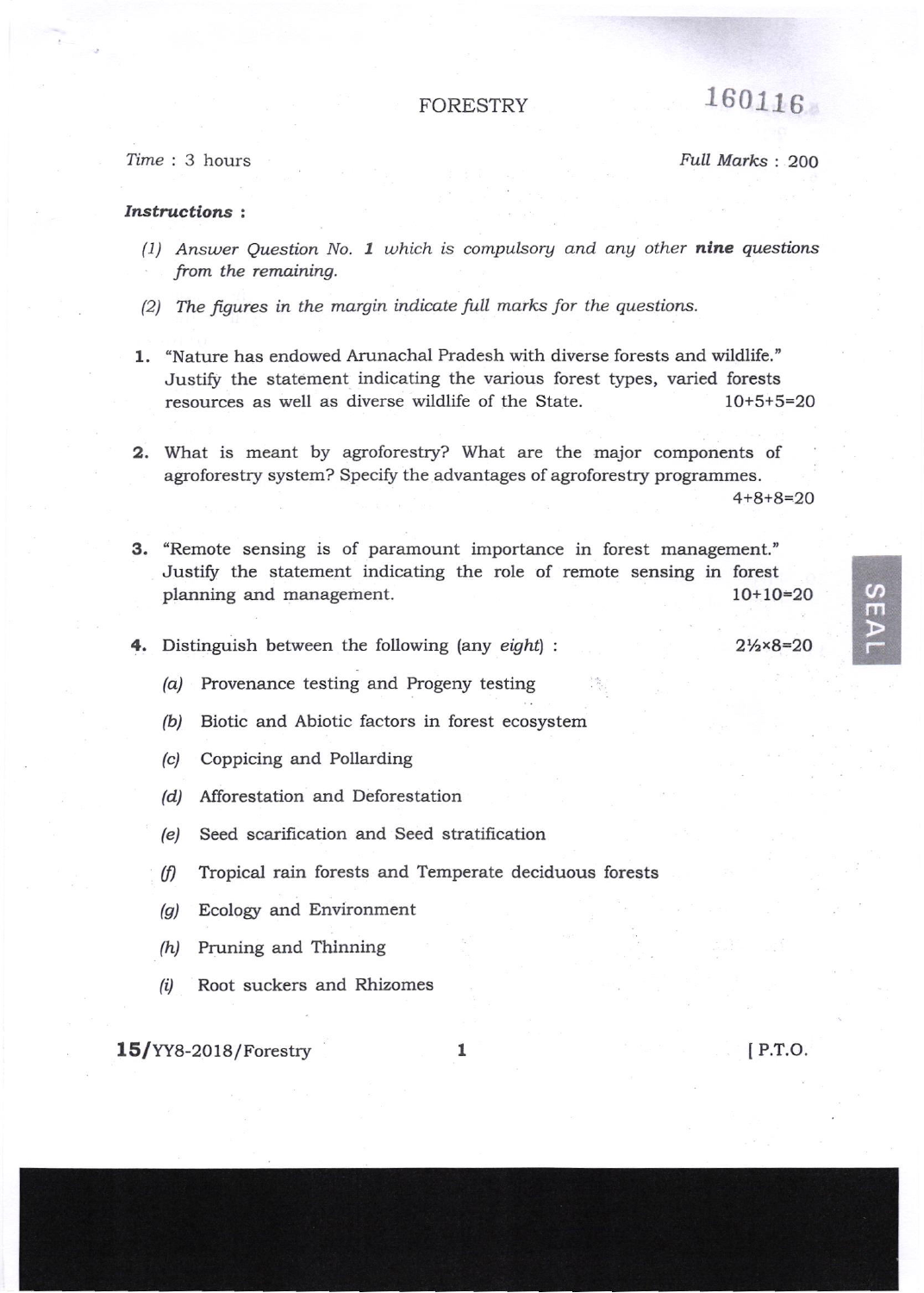5. State the prime objectives of National Forest Policies. Justify the necessities of enacting forest laws. 10+lo=2o =-

- 6. "Minor forest products also play significant role in augmenting forest economy." Justify the statement indicating various minor forest products as well as preparing the list of varied components. 10+10=20
- 7. "Forest mensuration is the science of measurement applied to forest vegetation and forest products." Substantiate the statement indicating techniques of measurement of various growth parameters as well as the various mensurational instruments used. 10+10=20
- 8. What are the basic concepts of social forestry programme? State the economic benefits and constraints in implementation of social forestry programme. 4+8+8=20
- 9. Prepare a list of key factors damaging forest vegetation and forest products. Discuss in brief the various integrated control measures to combat the problems. 10+10=20
- 10. Prepare a list of Indian timber trees indicating common names, scientific names and specific characteristics. 8+8+4=20
- 11. Define the following terms in  $1$  or  $2$  sentence(s) (any eight):  $2\frac{1}{2} \times 8 = 20$ 
	- (a/ Annual ring
	- (b) Clone
	- (c) Dendrology
	- /d/ Shellac
	- (e) Silviculture
	- $(h)$  Stump in plant
	- (g) Biodiversity
	- (h) Wood seasoning
	- $(i)$  Seed certification

 $15/YY8-2018/Forestry$  2